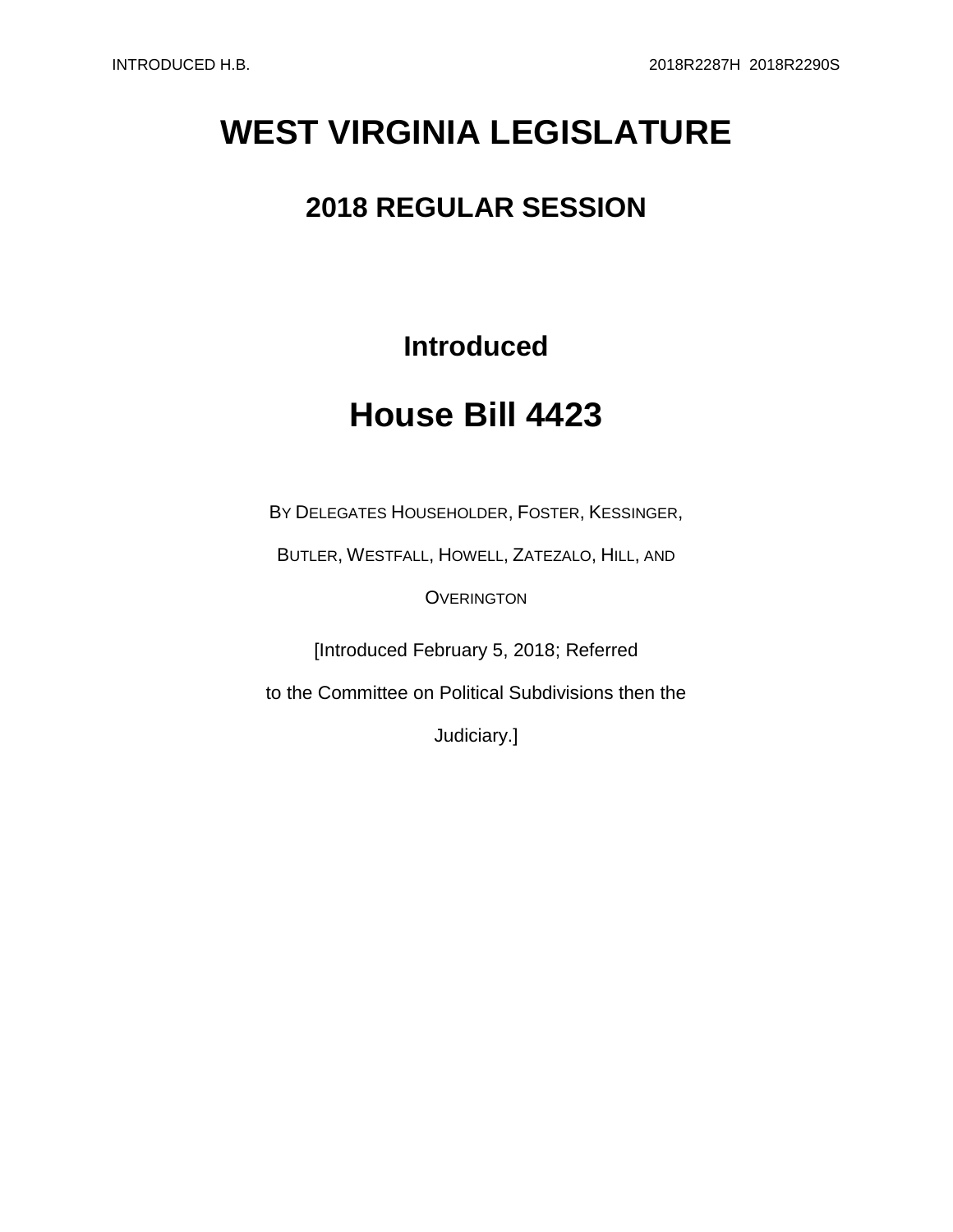A BILL to amend the Code of West Virginia, 1931, as amended, by adding thereto a new article, designated §21-5A-1, §21-5A-2, §21-5A-3 and §21-5A-4, all relating to prohibiting political subdivisions from enacting any ordinance, regulation, local policy, local resolution or other legal requirements regulating certain areas of the employer-employee relationship and the sale or marketing of consumer merchandise; establishing a short title; establishing areas where political subdivisions are prohibited from enacting or promulgating ordinances, local policies or local regulations; and providing for exceptions and applicability.

*Be it enacted by the Legislature of West Virginia:*

## **ARTICLE 5A. LOCAL GOVERNMENT LABOR AND CONSUMER MARKETING REGULATORY LIMITATION ACT.**

#### **§21-5A-1. Short title.**

- This article shall be known and cited as the Local Government Labor and Consumer
- Marketing Regulatory Limitation Act.

#### **§21-5A-2. Definitions.**

- For purposes of this article:
- (a) "Consumer merchandise" means merchandise offered for sale or lease, or provided
- with a sale or lease, primarily but not exclusively for personal, family, or household purposes, and
- includes any container used for consuming, carrying, or transporting such merchandise.
- (b) "Container" means a bag, cup, package, container, bottle, or other packaging that is
- all of the following:
- (i) Designed to be either reusable or single-use;
- 8 (ii) Made of cloth, paper, plastic, including foamed or expanded plastic, cardboard,
- corrugated material, aluminum, glass, or post-consumer recycled or similar material or substrates,
- 10 including coated, laminated, or multilayer substrates;
- (iii) Designed for consuming, transporting, or protecting merchandise, food or beverages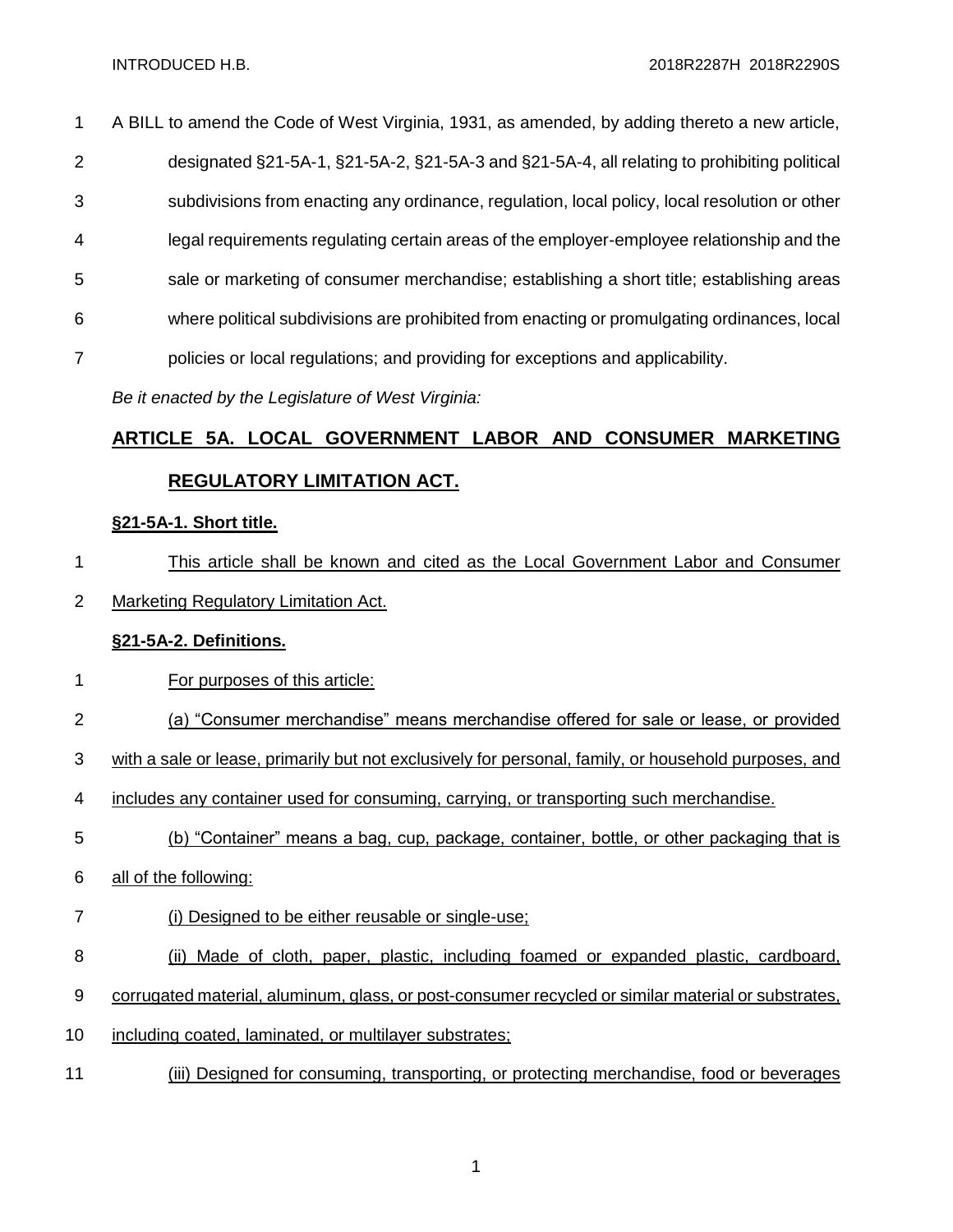### from or at a food service or retail facility.

### **§21-5A-3. Prohibited areas of regulation.**

- A political subdivision, as defined in §29-12A-3c of this code, shall not adopt, enforce, or
- administer an ordinance, regulation, local policy, local resolution or other legal requirement
- regarding any of the following specific areas:
- (a) Regulating information an employer or potential employer must request, require or
- exclude on an application for employment from an employee or a potential employee: *Provided,*
- That this section does not prohibit an ordinance, local policy or local resolution requiring a criminal
- background check for an employee or potential employee in connection with the receipt of a
- license or permit from a local governmental body;
- (b) Requiring an employer to pay to an employee a wage higher than any applicable state
- 10 or federal law;
- (c) Requiring an employer to pay to an employee a wage or fringe benefit based on wage
- and fringe benefit rates prevailing in the locality;
- (d) Regulating work stoppage or strike activity of employers and their employees or the
- means by which employees may organize;
- (e) Requiring an employer to provide to an employee paid or unpaid leave time;
- (f) Requiring an employer or its employees to participate in any educational apprenticeship
- or apprenticeship training program that is not required by state or federal law;
- (g) Regulating hours and scheduling that an employer is required to provide to employees;
- (h) Regulating standards or requirements regarding the sale or marketing of consumer
- merchandise that are different from, or in addition to, any state law: *Provided,* That this section
- does not prohibit an ordinance, local policy or local resolution that limits the hours a business may
- operate and shall not apply to city solid waste or recycling collection programs.

### **§21-5A-4. Exceptions; applicability.**

(a) Nothing in this article shall be construed so as to prohibit a political subdivision from